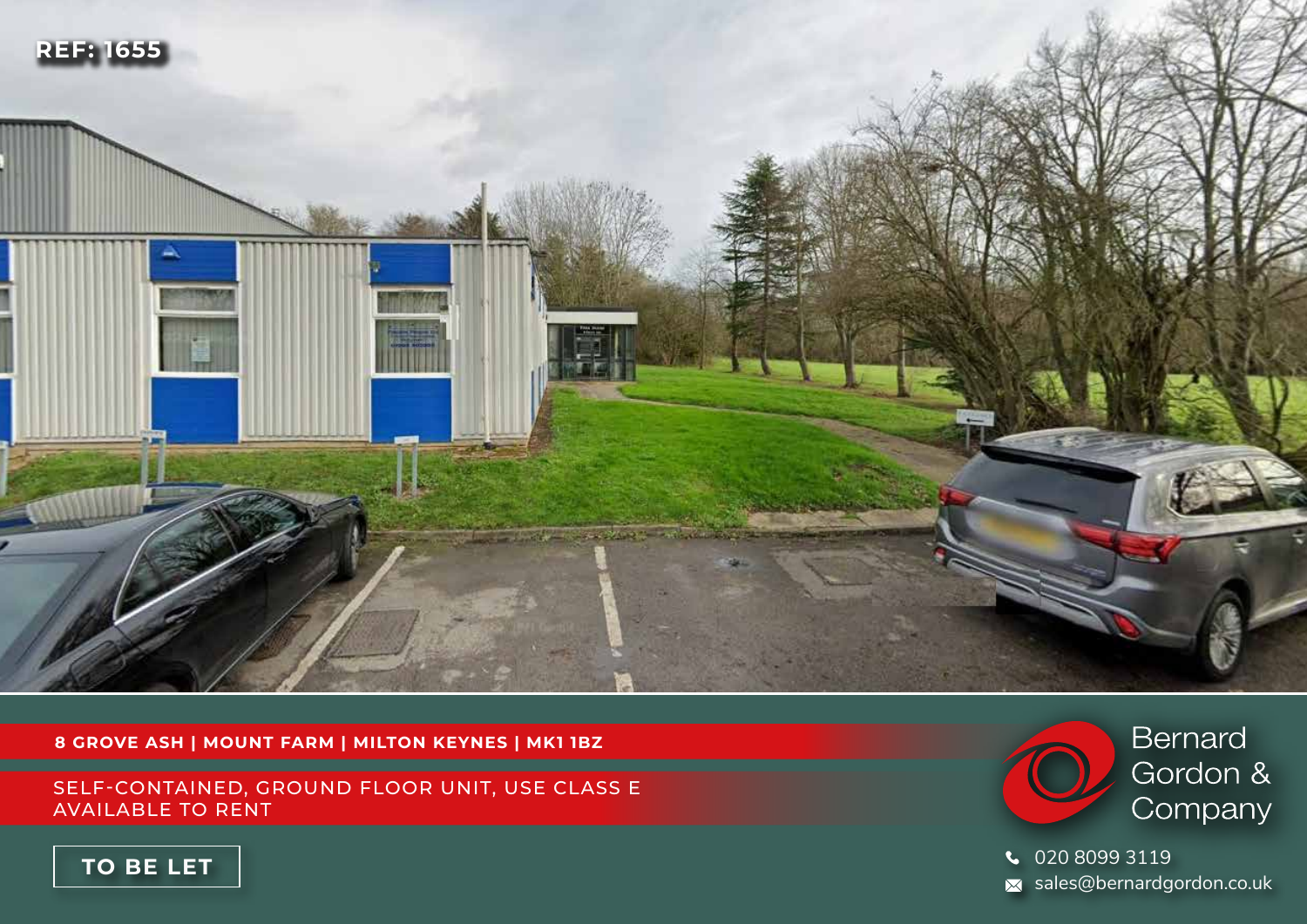### **OVERVIEW**

Single storey, self-contained unit with a total gross internal floor area of approx. 3,584 sq ft.

Sitting within a site of approx. 1/3 of an acre.

Prime location with beautiful nature surroundings of Mount Farm Park and Mount Farm Lake.

There is approx. 11 car parking spaces at the front, along with a large outdoor area at the side & rear.

Just over 1 mile away to Fenny Stratford Railway Station.

Ideal for a number of uses including day nurseries, creche, medical, dental etc. Or alternative uses including primary/ secondary or SEN school, subject to planning.

To be let on new FR&I lease for a term to be agreed, offers invited in the region of £62,500 per annum exclusive.

Subject to contract.









**sales@bernardgordon.co.uk**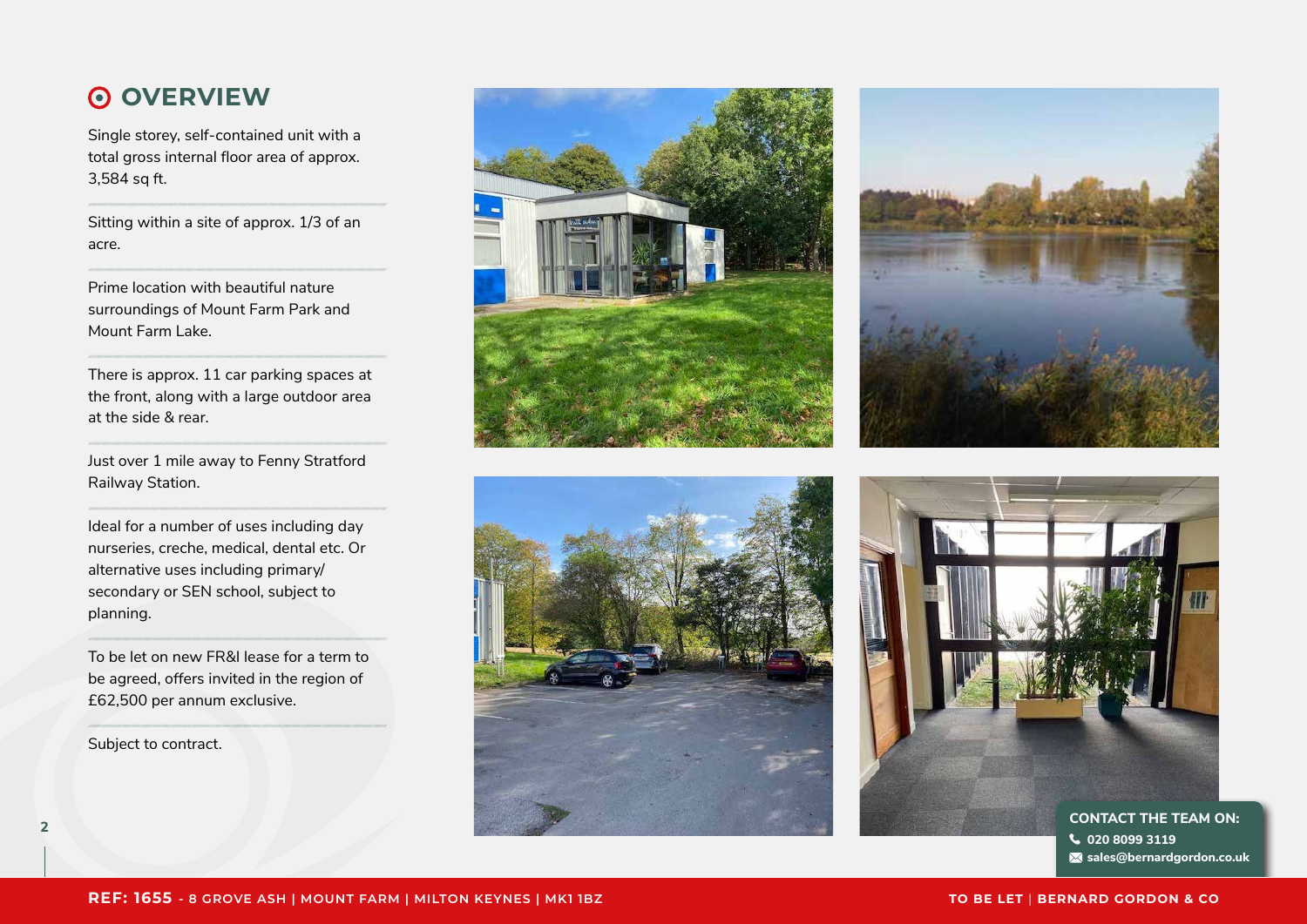### **LOCATION**

The property is situated in the heart of Mount Farm in Milton Keynes and is directly adjacent to Mount Farm Park and Mount Farm Lake and overlooking public open space comprising many acres of parkland and stunning scenery. The property is located on Grove Ash, close to its junction of Dawson Road and Bond Avenue. It has easy access to both Fenny Stratford and Bow Brickhill National Rail Stations for a short, direct route to Bletchley station and adjoining services to Central London.

The premises is also within easy reach of Milton Keynes town centre as well as MK1 shopping park for access to of a number of different amenities including, M&S, Costa, Primark, Superdrug, JD Sports, Nando's, TGI Fridays etc.





#### **THE PROPERTY**  $\odot$

The property comprises of a self-contained, semi-detached, single storey building which is currently being used for office purposes and has been left in good condition.

Mount Farm Park adjoins the property and provides acres of communal parkland. The area features picnic tables, park benches, and footpaths around the lake and is a popular destination for nearby residents.

There is a private car park at the front which includes 11 marked parking spaces along with a demised outdoor area to the rear and side for use as a children's play area if required.

### **The accommodation comprises:**

- 7 x offices
- Kitchen
- W.Cs
- Reception area

### **We are advised the total gross internal floor area of the 3,584 sq.ft. (332 sq m).**

TA new roof was installed in June 2020 with a guarantee for 20 years. The majority of walls internally are non-structural and therefore the layout can be re-arranged if required, subject to approval. The property also benefits from centralised gas central heating operating in every unit and toilets and air conditioning in two units.

**020 8099 3119 sales@bernardgordon.co.uk**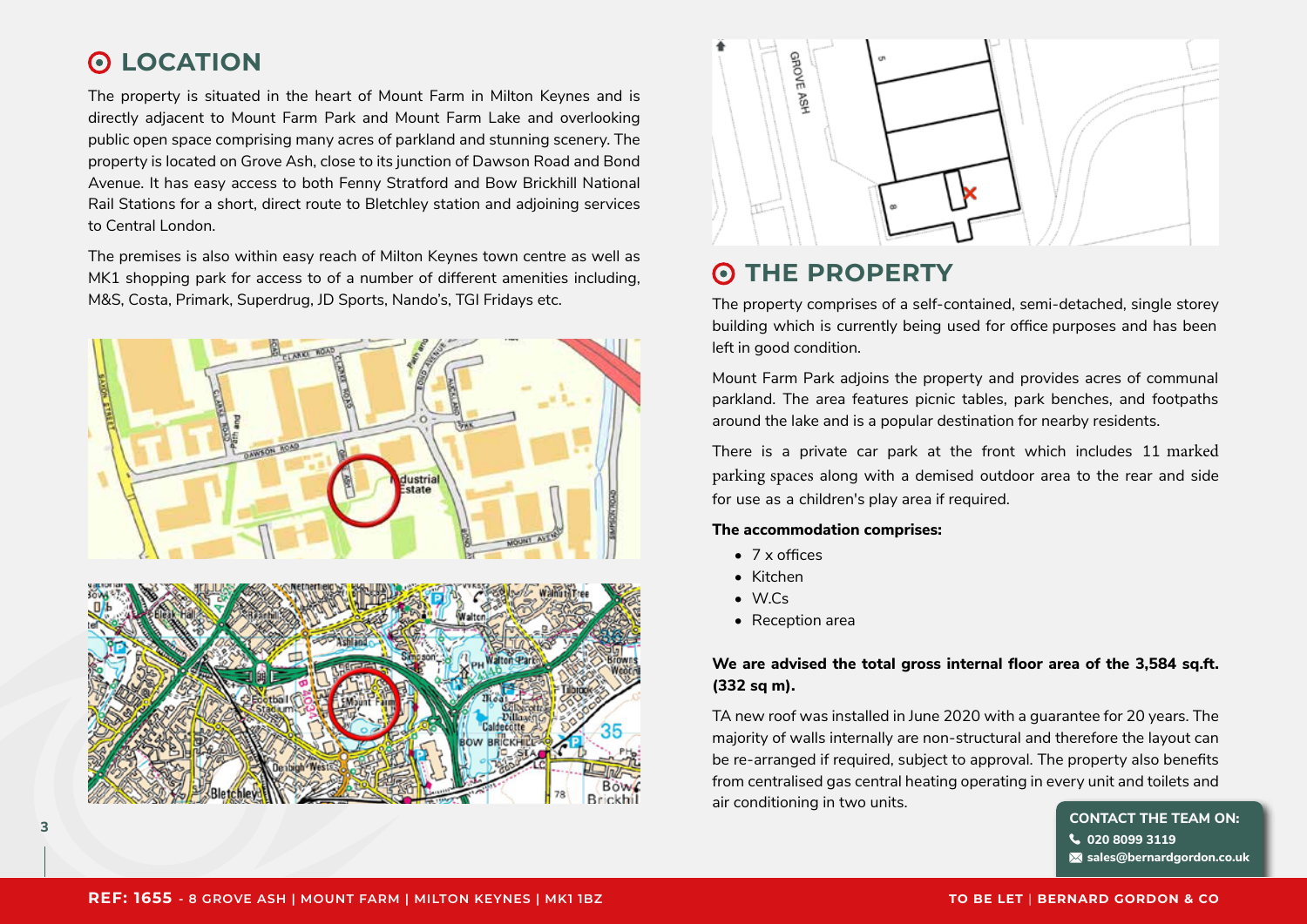

#### **PLANNING**  $\odot$

We are advised the planning permission falls within use class E and note the buildings were previously used as offices. NOTE: As from 1st September 2020 the use class order has been redefined and the commercial element of this property, we are advised, now falls into category E and is therefore deemed ideal for a number of uses including medical, day nurseries, leisure, offices, medical, dental etc.

Other alternative uses including education, primary/secondary schools, SEN, colleges, music/dance etc. would only be considered on a subject to planning basis.

### **O** VAT

I am advised the property is not elected for VAT purposes.

#### **RENT**   $\odot$

To be let on new FR&I lease for a term to be agreed, offers invited in the region of £62,500 per annum exclusive, subject to contract.

## **O** EPC

Band D.

# **O**RATING

**TRA** 

## **O** COSTS

Each party to be responsible for their own legal and professional costs.

### **HOLDING DEPOSIT**

Purchasers/tenants wishing to secure this property will be required to pay a holding deposit to Bernard Gordon & Co of £3000. This deposit is not refundable except if the vendor/landlord withdraws or clear title cannot be proved (or suitable indemnity cannot be provided). In addition the holding deposit is not refundable in the event that a prospective purchaser/tenant fails to exchange/complete after a reasonable period following the submission of the legal documentation or if the purchaser/tenant does not exchange/ complete on or before set/agreed deadlines for exchange/completion. This deposit is held in our clients account until completion.



**<sup>4</sup> CONTACT THE TEAM ON: 020 8099 3119 sales@bernardgordon.co.uk**